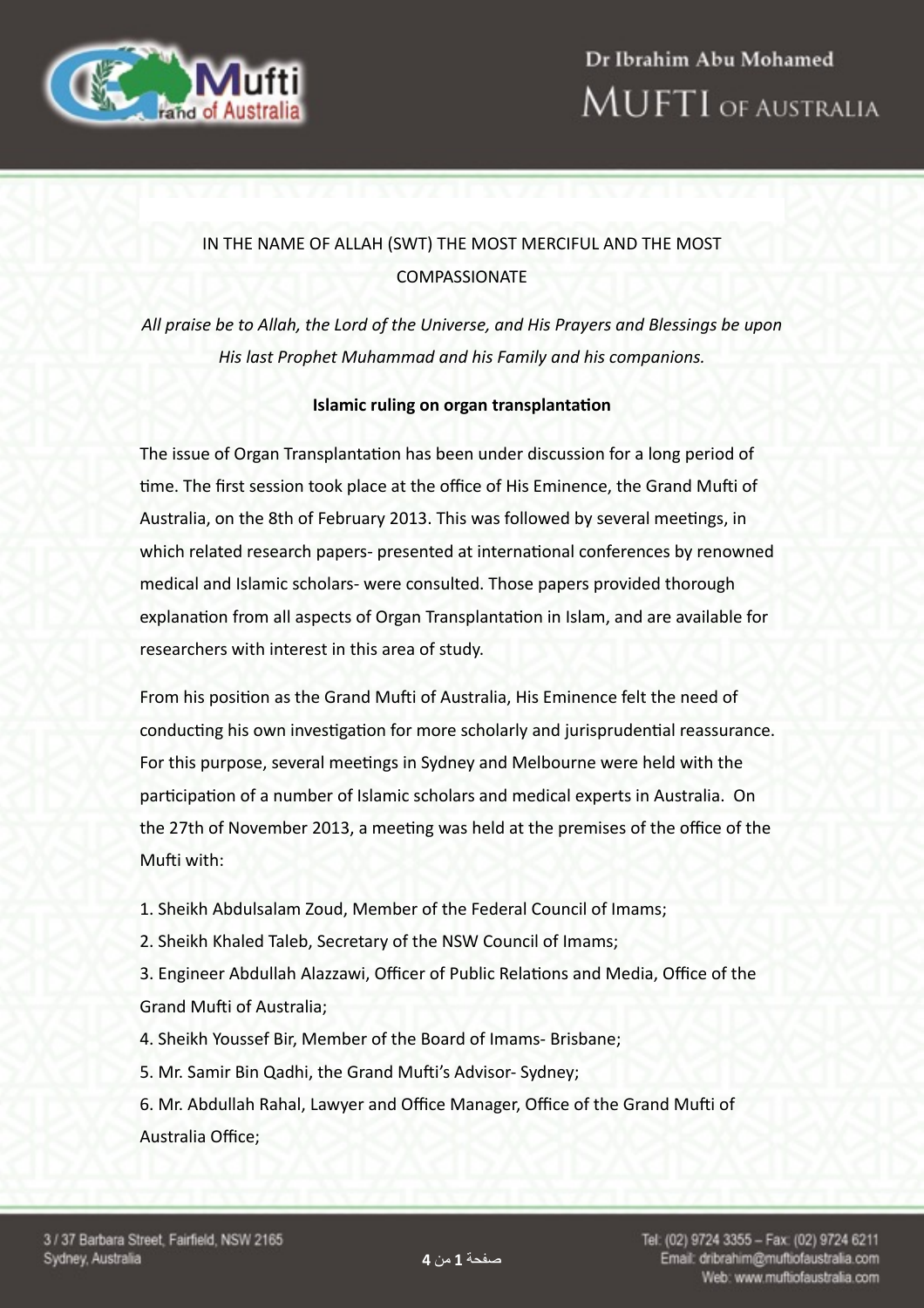



The meeting also included a group of medical experts on the issue of Organ Transplantation:

7. Dr Yahya Shehabi, Director of Intensive Care Research at Prince of Wales Hospitals - Sydney;

8. Dr Yahya Saleh, Gynaecologist and Obstetrician- Sydney;

9. Dr Hamed Almafraji, Cardio-vascular Specialist- Sydney;

10. Dr Jonathan Gillis, National Medical Director, Organ and Tissue Authority-ACT; 11. Ms Paula Masselos, Director of Strategic Communications at Cultural Partners Australia and Consultant to the Organ and Tissue Authority- Sydney;

12. Ms Claire Farmer, Assistant Director, Social Marketing and Communications, at the Organ and Tissue Authority- Sydney; and

13. On a video telephone link was Dr Abdulraziq Ahmad, Consultant of Internal Medicine and the Mufti's Advisor- Newcastle.

A detailed audio-visual PowerPoint presentation was given to illustrate the stages and signs of brain-death as well as the Standard Australian medical testing procedures used to confidently pronounce that death had taken place. Furthermore, the presentation outlined the differences between brain-death and coma (in that some patients can enter a coma for years before they wake up again) and explained the different techniques of Life Support (esp. Respiratory Support). The discussions at this meeting and the other technical and medical details were video-recorded and may be revised upon request.

Another meeting was held in Victoria on the 23rd of February, 2014 and included:

1. His Eminence Prof. Ibrahim Abu Muhammad, the Grand Mufti of Australia;

2. Dr. Nezor Houli, Hepatobiliary & Pancreatic, General and Laparoscopic Surgeon, Liver Transplant Surgeon- Melbourne;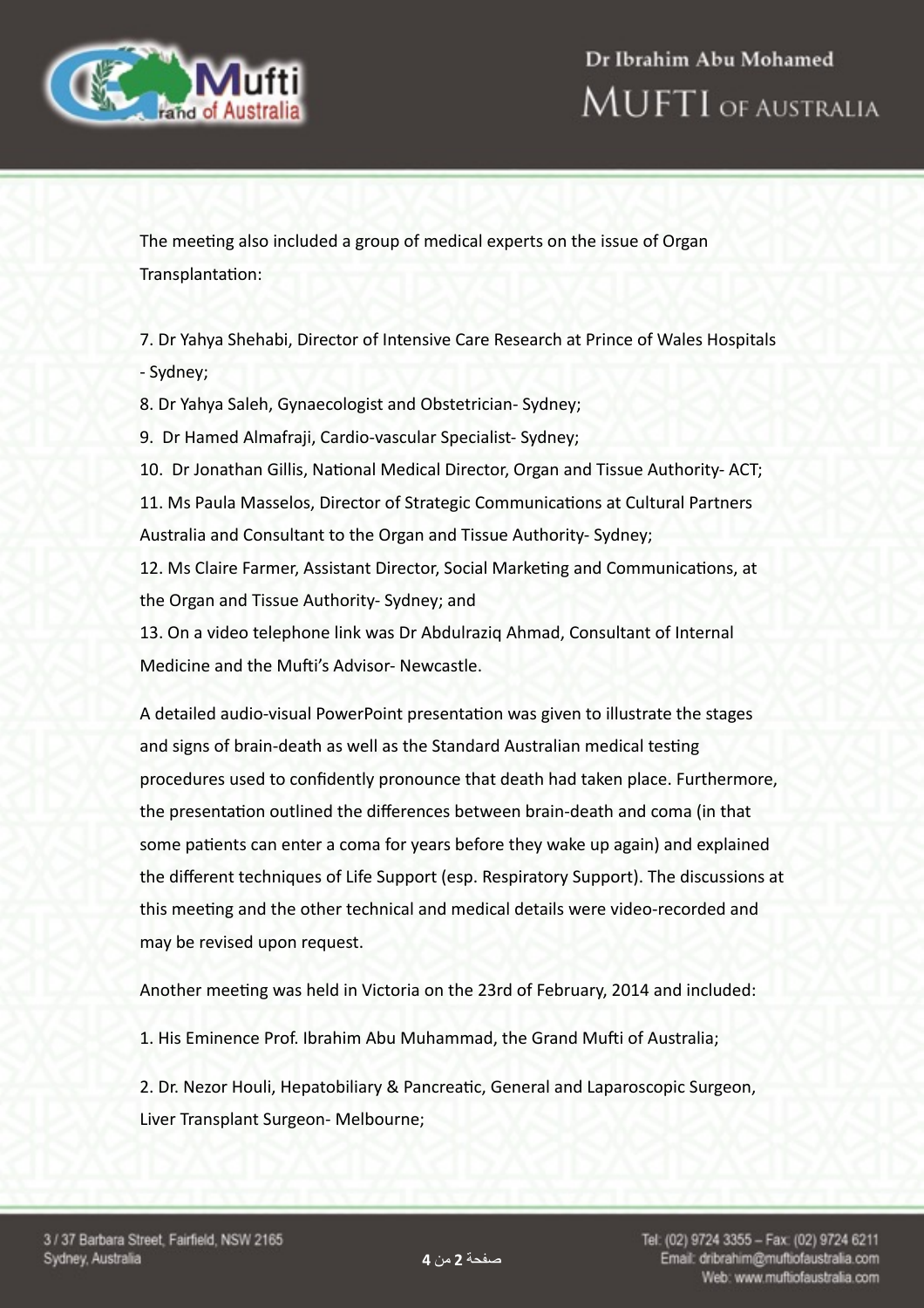

3. Sheikh Eissa Mousa, Member of the Fatwa Committee and Member of the Board of Imams;

4. Sheikh Abdulla Hawwari, Member of the Board of Imams;

After a thorough discussion, Dr. Nezor Houli's position came in agreement with the conclusion of the previously held committee.

We, therefore, have reached to the following conclusions:

Firstly: In its essence, Organ Transplantation in Islam is permissible as long as the organ is donated (not sold), due to the benefits it brings not only to the recipient, but also to the deceased donor through earning Allah's reward. Allah said in the Holy Qur'an in the Chapter of Al-Ma'idah, verse number 32: "And whoever saves one [a] human life]" it is as if he had saved mankind entirely.

Secondly: The organ donor must clearly state his/ her full consent to the transplant. This consent statement must be made without any form of compulsion, and to the best of donor's knowledge and belief with his/ her full willingness and mental capacity. The donor should register their donation decision with the Australian Organ Donor Register, and finally the donor must inform his/ her family.

Thirdly: According to Australian Law, clinical death is considered real and legal only when medical reports confirm the death of the brain (after undertaking all necessary tests and procedures). Organ transplantation must NOT take place until two separate medical doctors conduct all the necessary tests and procedures to confirm braindeath. Only then can the process of organ transplantation from the body of the deceased- donor to the body of the recipient take place.

Fourthly: It is permissible for the donor to donate any organ of his/ her body. For fear of intermixing of lineages, however, this permission excludes the donation of male or female reproductive system organs. It is, therefore, not permissible to donate testicles or uterus (womb), during the donor's life nor after his/ her death.

صفحة **3** من **4**